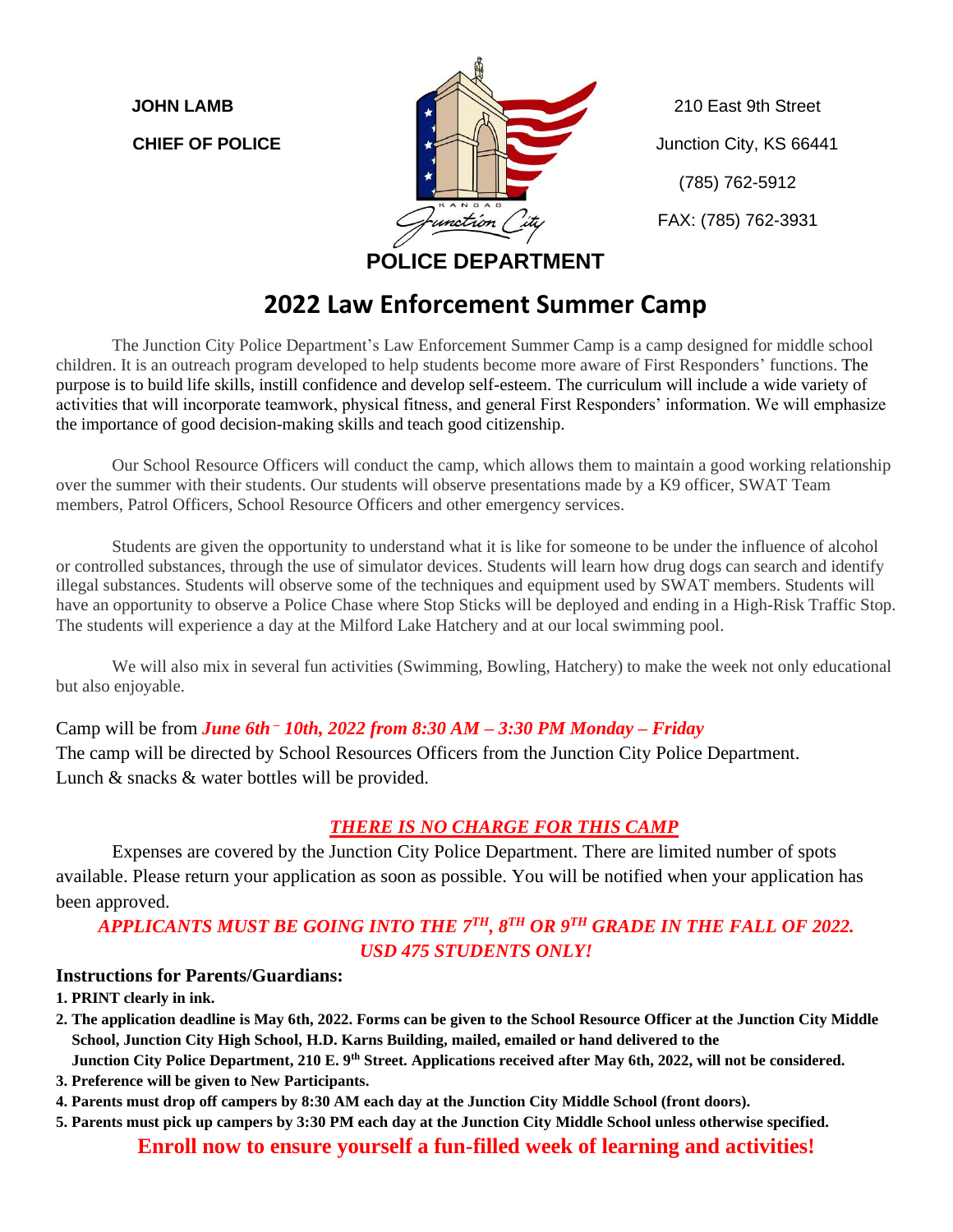# Junction City Police Department

## Law Enforcement Summer Camp 2022 **RULES & RESPONSIBILITIES**

The Junction City Police Department's Law Enforcement Summer Camp is a program established to promote a positive atmosphere between the youth of the area and the Junction City Police Department. Listed below are rules and responsibilities of the participants. Participants are expected to follow all the rules, all of the time.

#### **Clothing for participants:**

- 1. Shoes should be appropriate for athletic activity (no sandals).
- 2. Hats may be worn outdoors but will be removed indoors.
- 3. A t-shirt will be provided to each participant. We ask that it be worn every day of camp, if possible. If it is Not worn, we ask that clothing should be free of the following:
	- A. Alcohol, tobacco or drug messages
	- B. Language or images which are offensive to any group of people
	- C. Death or satanic images
- 4. No excessively saggy or baggy clothing.
- 5. No jewelry.
- 6. Clothing should be comfortable and appropriate for the weather and physical activities.
- 7. Please limit the amount of cash carried by the participant.
- 8. No electronic devices allowed. Cellular phones are permitted, but only for emergency use.
- 9. Mask are **OPTIONAL** for your child.
- 10. If children have any symptoms, please keep them home.

#### **What to bring to the Law Enforcement Camp:**

- 1. Positive attitude.
- 2. Willingness to learn.
- 3. Willingness to make new friends.
- 4. Ability to smile and have a great week!!!

More detailed expectations will be given to participants during the introduction period of the first day. The Law Enforcement Summer Camp coordinators will contact the parents and if necessary, remove participants due to lack of cooperation, participation, uncontrollable, or continuous disruptive behavior. If you have any questions, please contact Officer Mikheev or Officer Pacheco with the Junction City Police Department's Community Involvement Unit at 785-762-5912 or at 785-210-4757.

Thank You!

We hope to see you there!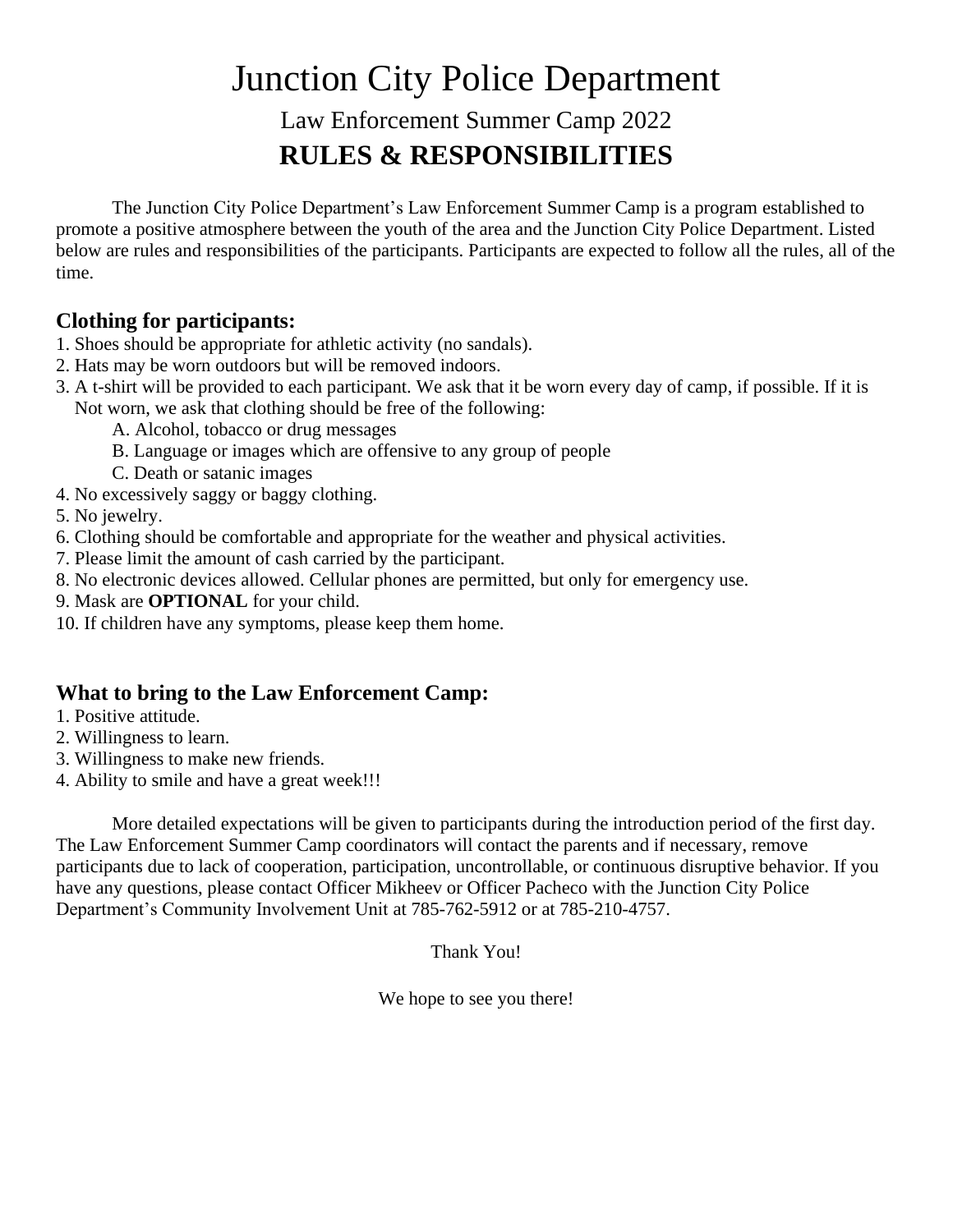



# Junction City Police Department

Law Enforcement Summer Camp 2022

# **APPLICATION**

#### **\*\*FORM MUST BE COMPLETE\*\***

| <b>APPLICANT INFORMATION</b>                                                                                                                                          |              |                                     |           |                         |                         |                                     |
|-----------------------------------------------------------------------------------------------------------------------------------------------------------------------|--------------|-------------------------------------|-----------|-------------------------|-------------------------|-------------------------------------|
| <b>First</b>                                                                                                                                                          |              | Last                                |           | M.I.                    |                         | Age                                 |
|                                                                                                                                                                       |              |                                     |           |                         |                         |                                     |
| <b>Home Address</b>                                                                                                                                                   |              |                                     |           | <b>Home Phone</b>       |                         |                                     |
|                                                                                                                                                                       |              |                                     |           |                         |                         |                                     |
| City                                                                                                                                                                  | <b>State</b> |                                     |           | Zip                     |                         |                                     |
| <b>Home/Cell Number</b>                                                                                                                                               |              | Date of Birth                       | Gender    |                         |                         | Shirt Size (Adult Size) S M L or XL |
|                                                                                                                                                                       |              |                                     |           |                         |                         |                                     |
| <b>Grade &amp; School Attending</b>                                                                                                                                   |              |                                     |           |                         |                         |                                     |
| <b>Parent/Guardian's First Name</b><br><b>Parent/Guardian's Last Name</b>                                                                                             |              |                                     |           | <b>Home/Cell Number</b> |                         |                                     |
|                                                                                                                                                                       |              |                                     |           |                         |                         |                                     |
| <b>Parent/Guardian's First Name</b>                                                                                                                                   |              | <b>Parent/Guardian's Last Name</b>  |           |                         | <b>Home/Cell Number</b> |                                     |
|                                                                                                                                                                       |              |                                     |           |                         |                         |                                     |
| <b>Emergency Contact Frist Name:</b>                                                                                                                                  |              | <b>Emergency Contact Last Name:</b> |           |                         | <b>Home/Cell Number</b> |                                     |
|                                                                                                                                                                       |              |                                     |           |                         |                         |                                     |
| <b>Parent/Guardian E-mail Address</b>                                                                                                                                 |              | Parent/Guardian Work Number         |           |                         |                         |                                     |
| <b>Disclaimer and Signature</b>                                                                                                                                       |              |                                     |           |                         |                         |                                     |
| I hereby acknowledge that I have completed the above application completely and accurately to the best of my knowledge. I also                                        |              |                                     |           |                         |                         |                                     |
| acknowledge that the Junction City Police Department will be conducting a background investigation to determine the suitability for                                   |              |                                     |           |                         |                         |                                     |
| admission to the Law Enforcement Summer Camp. Permission is hereby given to conduct a background investigation based on the<br>information given in this application. |              |                                     |           |                         |                         |                                     |
| <b>Student Signature</b>                                                                                                                                              |              |                                     | Date      |                         |                         |                                     |
|                                                                                                                                                                       |              |                                     |           |                         |                         |                                     |
| <b>Parent or Guardian Signature</b>                                                                                                                                   |              |                                     | Date      |                         |                         |                                     |
|                                                                                                                                                                       |              |                                     |           |                         |                         |                                     |
| Mail to:                                                                                                                                                              | Fax to:      |                                     | Email to: |                         |                         |                                     |

**Junction City Police Department 785-762-3931 cynthia.mikheev@jcks.com 210 E. 9 Junction City, KS 66441 Attn: Officer Mikheev, Officer Pacheco**

**th Street marco.pacheco@jcks.com**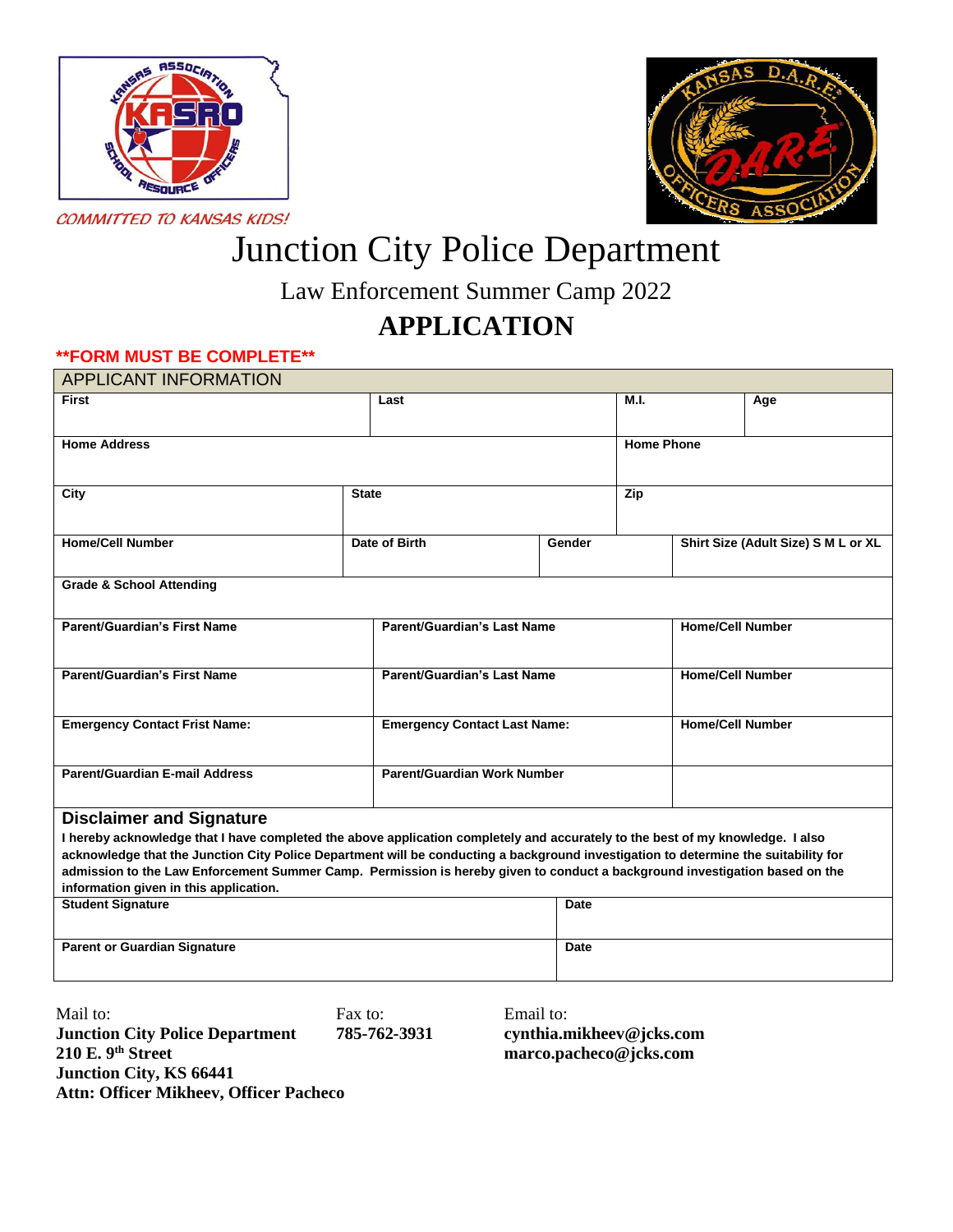# **Return this page to the Junction City Police Department APPLICATION DEADLINE IS MAY 6TH, 2022** Junction City Police Department Law Enforcement Summer Camp 2022 **WAIVER OF LIABILITY FORM**

#### **\*\*FORM MUST BE COMPLETE\*\***

In consideration of my child's participation in this activity, I

\_\_\_\_\_\_\_\_\_\_\_\_\_\_\_\_\_\_\_\_\_\_\_\_\_\_\_\_\_\_\_\_\_\_ Hereby release and discharge the

(Parent/guardian name) Junction City Police Department, USD 475, and any individual Police Officer, agent or employee from any and all liability arising from accident, injury, and illness that (he/she) may suffer as a result of participation in this program. I understand that I do not have to sign this waiver, but by not doing so my child will not be able to participate in the program.

\_\_\_\_\_\_\_\_\_\_\_\_\_\_\_\_\_\_\_\_\_\_\_\_\_\_\_ (Child's name)

(Parent/Guardian signature) (Date)

\_\_\_\_\_\_\_\_\_\_\_\_\_\_\_\_\_\_\_\_\_\_\_\_\_\_\_\_\_\_\_\_ \_\_\_\_\_\_\_\_\_\_\_\_\_\_

### **Return this page to the Junction City Police Department APPLICATION DEADLINE IS MAY 6TH, 2022**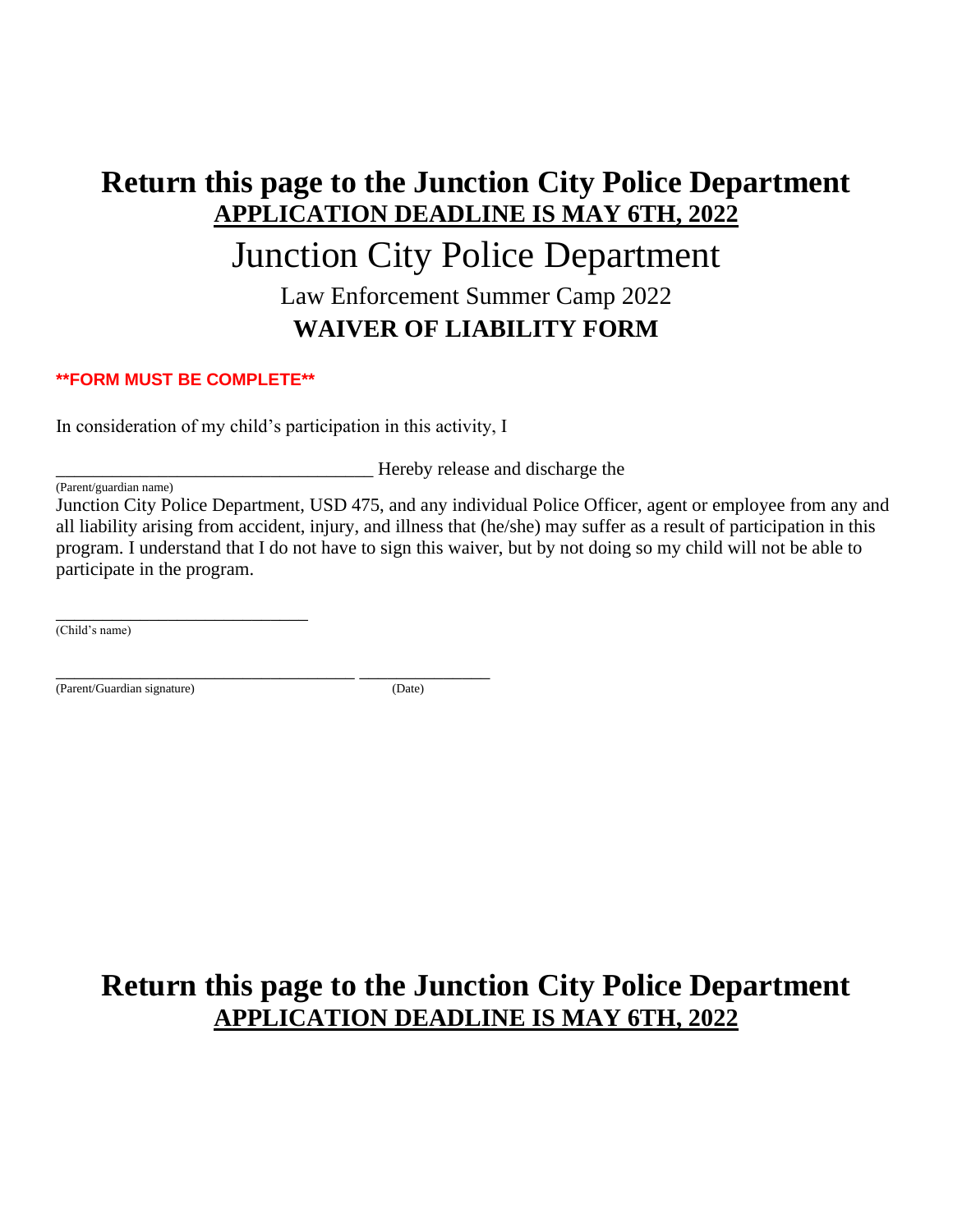|                                                                                                                         |                            | <b>Junction City Police Department</b>                           |                                                                                                                    |
|-------------------------------------------------------------------------------------------------------------------------|----------------------------|------------------------------------------------------------------|--------------------------------------------------------------------------------------------------------------------|
|                                                                                                                         |                            | Law Enforcement Summer Camp 2022                                 |                                                                                                                    |
|                                                                                                                         |                            | <b>MEDICAL INFORMATION</b>                                       |                                                                                                                    |
|                                                                                                                         |                            | <b>&amp; AUTHORIZATION FORM</b>                                  |                                                                                                                    |
| <b>**FORM MUST BE COMPLETE**</b>                                                                                        |                            |                                                                  |                                                                                                                    |
|                                                                                                                         |                            |                                                                  |                                                                                                                    |
|                                                                                                                         |                            |                                                                  |                                                                                                                    |
|                                                                                                                         |                            | <b>MEDICAL INFORMATION</b>                                       |                                                                                                                    |
|                                                                                                                         |                            |                                                                  |                                                                                                                    |
|                                                                                                                         |                            |                                                                  |                                                                                                                    |
| <b>IMMUNIZATIONS:</b>                                                                                                   |                            |                                                                  |                                                                                                                    |
| DPT Series__________ Booster__________ Tetanus_________ Polio OPY (Sabin) ____________ Booster__________ COVID-19 _____ |                            |                                                                  |                                                                                                                    |
| PHYSICAL CONDITIONS ALLERGIES                                                                                           |                            | <b>DISEASES</b>                                                  |                                                                                                                    |
|                                                                                                                         |                            |                                                                  |                                                                                                                    |
| Rheumatic Fever                                                                                                         |                            |                                                                  |                                                                                                                    |
| Convulsions_______                                                                                                      |                            | Insect Stings<br>German Measles                                  |                                                                                                                    |
|                                                                                                                         | Penicillin_____            | Mumps______                                                      |                                                                                                                    |
| Heart Problems                                                                                                          | Sulfa Drugs_____           |                                                                  |                                                                                                                    |
|                                                                                                                         |                            |                                                                  |                                                                                                                    |
|                                                                                                                         | $Nuts$ <sub>________</sub> |                                                                  |                                                                                                                    |
|                                                                                                                         |                            |                                                                  |                                                                                                                    |
| Any medications currently being taken: YES or NO (circle one) if so please specify: __________________________          |                            |                                                                  |                                                                                                                    |
|                                                                                                                         |                            | <b>HEALTH INSURANCE</b>                                          |                                                                                                                    |
|                                                                                                                         |                            |                                                                  |                                                                                                                    |
|                                                                                                                         |                            |                                                                  |                                                                                                                    |
|                                                                                                                         |                            | <b>AUTHORIZATIONS</b>                                            |                                                                                                                    |
|                                                                                                                         |                            | (Please initial the lines that apply and sign below)             |                                                                                                                    |
| permission to engage in all program activities, except as noted by me and/or recommended by our physician.              |                            |                                                                  | 1. The health history on this form is correct and true to the best of my knowledge; the child described herein has |
|                                                                                                                         |                            |                                                                  | 2. If I cannot be reached in an EMERGENCY, I hereby give permission to the physician selected by the Junction      |
| City Police Department's Personnel to seek medical attention for my child in the event of an emergency.                 |                            |                                                                  |                                                                                                                    |
|                                                                                                                         |                            | WIDE BELOW CONGERED A UROBIA A WOMEN DOB ERING BURLLI ED. A BOVE |                                                                                                                    |

#### **MY SIGNATURE BELOW CONSTITUTES AUTORIZATION FOR ITEMS INITIALED ABOVE.**

**PARENT / GUARDIAN SIGNATURE\_\_\_\_\_\_\_\_\_\_\_\_\_\_\_\_\_\_\_\_\_\_\_\_\_\_\_\_\_\_\_\_\_\_\_\_\_\_\_ DATE\_\_\_\_\_\_\_\_\_\_\_\_\_\_\_\_\_**

# **Return this page to the Junction City Police Department APPLICATION DEADLINE IS MAY 6TH, 2022**